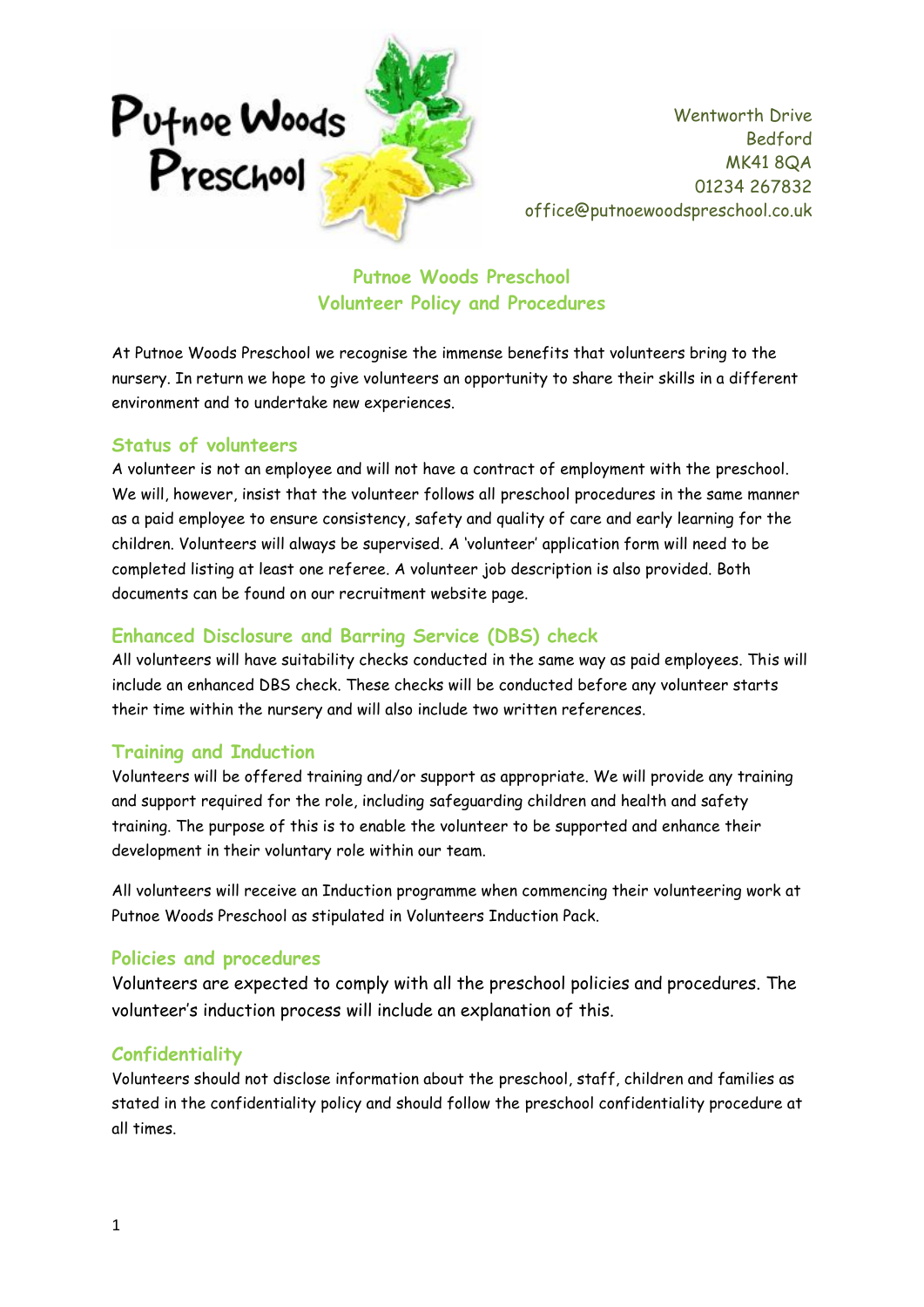

Wentworth Drive Bedford MK41 8QA 01234 267832 office@putnoewoodspreschool.co.uk

#### **Volunteer's induction pack**

On commencing their volunteer work, the volunteer will be given a pack containing:

- General information about the preschool
- A copy of the volunteering policy
- A confidentiality statement which will require reading, signing and returning to the preschool manager
- Details of access to all relevant policies and procedures.

#### **Volunteer support**

The preschool has a designated officer who will take the volunteer through their induction and support and advise them throughout their time in the nursery. Our designated officer for volunteers is **Mandi Cowley.**

**Putnoe Woods Preschool is committed to safeguarding and promoting the welfare of children and young people, employees, students, volunteers, trustees and parents and expects all staff and volunteers to share this commitment.**

# **This policy is in compliance with GDPR (General Data Protection Regulations) May 2018**

| Date of Policy:<br>September 2014 | Created By:<br>Jo Skelton |  |
|-----------------------------------|---------------------------|--|
|                                   |                           |  |

| <b>Review Date</b> | Reviewer   | Amendments |
|--------------------|------------|------------|
|                    |            |            |
| September 2015     |            |            |
|                    | Jo Skelton |            |
| September 2016     |            |            |